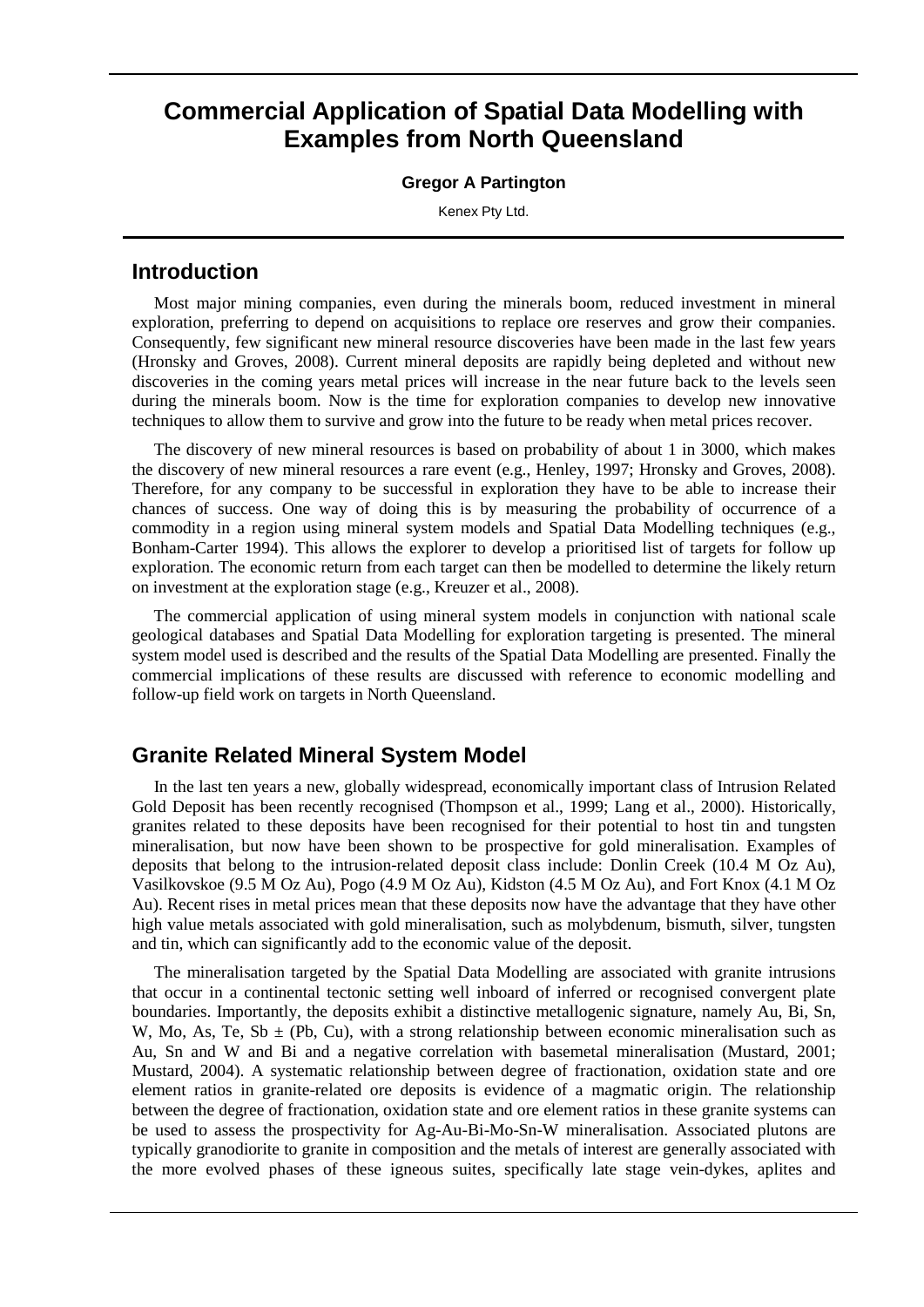pegmatites. Also, associated plutons commonly contain textures indicative of the transition from magmatic to hydrothermal conditions (e.g. miarolitic cavities, interconnected miarolitic cavities, unidirectional solidification textures, aplite-pegmatite layers and vein-dykes). The deposits can form over a range of crustal depths (1 to 10 km) and at various proximities to the source intrusion (0 to 3 km). As a result the mineral system model that has been developed must take into account this vertical and lateral variation (Figure 1).

### **Spatial Data Modelling**

It was recognised that past exploration may have overlooked the potential for intrusion related mineralisation in Eastern Australia and New Zealand and rather than carrying out the usual literature searches of known mineral deposits it was decided to develop a prospectivity model from a GIS database of known mineral occurrences, regional geology and geochemistry for both Eastern Australia and New Zealand. A GIS database containing a total of 79,000 mineral occurrences, 9,324,000 rock geochemical data analyses, 21,912,000 stream sediment geochemical data analyses, 26,360,592 soil geochemical data analyses,  $109,000$  drill holes and  $2,537,522$  km<sup>2</sup> of geological and geophysical data in Eastern Australia and the West Coast of New Zealand was compiled so that Spatial Data Modelling using the Weights of Evidence technique could be carried out. Most of these data were obtained inexpensively from local geological survey organisations or from freely available data downloadable from the Internet.

Weights of Evidence modelling requires the creation of a variety of predictive maps for a particular deposit type, based on the relevant mineral system model. These predictive maps are then statistically analysed using training data to test their predictive capacity, which allows the calculation of a spatial correlation value or weight (e.g., Bonham-Carter, 1994; Partington and Sale, 2004). In this case, the training data were drawn from mineral deposit locations for hard rock Bi-W-Mo-U-Au mineralisation held in the relevant Geological Survey mineral resource databases. These include the Kidston Au-Mo-Bi deposit in North Queensland and the Au-Mo-W deposit Timbarra in New South Wales (Baker and Tullemans, 1990; Mustard, 2001). The predictive maps are then combined using the weights to calculate the probability of undiscovered mineral resources (e.g., Bonham-Carter 1994). The model was developed using Arc-SDM software through Spatial Analyst in ArcGIS 9.2 (Sawatzky et al., 2008).

Sixty-seven different predictive maps were developed and tested for their spatial correlation with the training data (e.g., Sawatzky et al., 2008). A unit area of 4 km<sup>2</sup> was used in all calculations, assuming the area was representative of the probable extent that would be covered by an economically viable mineral deposit of this type. Most of the data were reclassified to produce binary predictive maps, but data like geology were reclassified into multi-class predictive maps. The predictive maps used in the final Spatial Data Model were chosen from those with the highest positive weights and were drawn from a mixture of geological and geochemical maps, including density of Au, Bi, Mo and W mineral occurrences, granites with gold in rock chips, granites with anomalous Bi, W and Mo, fractionated granites as defined by Rb/Sr ratios and  $SiO<sub>2</sub>$  composition and granite type (Table 1). Some of the predictive maps with high weights had similar map patterns, for example granite age and granite type. In this case only one predictive map was used in the model to attempt to reduce potential conditional dependence.

The resulting prospectivity model consisted of a raster grid containing the intersection of all of the input maps as a single integer raster. Each row of the raster attribute table contains a unique row of input map values, the number of training points, area in unit cells, sum of weights, posterior logit, posterior probability, and the measures of uncertainty. Importantly, the raster grid can be mapped by any of the fields in the attribute table, giving important information on the data influencing the result and missing information. This type of analysis usually cannot be done with other Spatial Data Modelling techniques like Fuzzy Logic or Neural Network Systems. The final stage of the modelling was to reclassify the model grid to map high priority exploration targets for intrusion related mineralisation. This was done by using the prior probability as the lower cutoff and the post probability values calculated for mines such as Timbarra and Kidston as an upper threshold. Target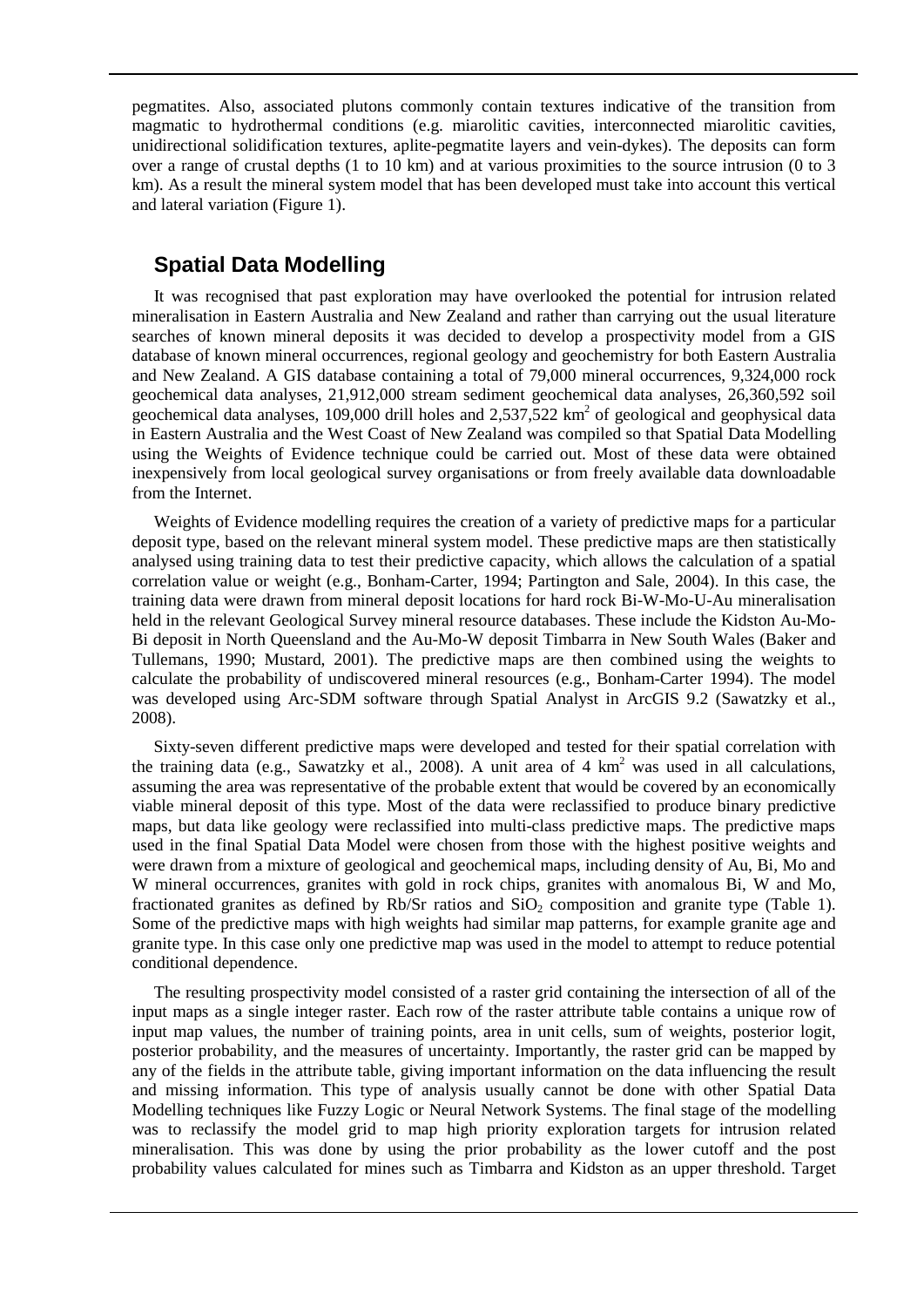areas above the lower threshold were considered for tenement acquisition and targets with post probability values greater than known mines were prioritised for immediate follow-up exploration.

#### **Economic Modelling**

The Spatial Data Modelling provides a measure of the geological potential of a variety of exploration targets, but does not take into account financial cost and return on any follow-up exploration or development. Consequently, the full risk of exploring is unknown. It is possible to calculate the exploration risk by combining the geological probability of success with the cost of exploration and reward from development (c.f.., Kreuzer et al., 2008). This can be done for each target defined by the prospectivity modelling or any targeting methodology to develop a district wide exploration risk profile for each target. The probability of geological success has been calculated by the Weights of Evidence modelling, the probability of discovering a target tonnes and grade can be calculated from grade and tonnage data from grade tonnage curves and cost and revenue data can be derived from historic information updated for current costs and metal prices. The exploration risk can be calculated by multiplying the cost of exploration and development by the probability of failure and subtracting this from the NPV value of the project times the probability of success (Kreuzer et al., 2008). This allows the identification of the highly prospective targets that have the best returns in an exploration portfolio. It is these targets that should be given the highest priority for exploration investment.

A database of exploration targets was developed from the prospectivity model that lists the geological predictive variables and geological potential for each target. A list of economic parameters were developed for each target, including potential resource, metal prices, operating costs, production rate, exploration costs and capital costs. These were then combined with the geological probability values to calculate mine life, margin, NPV and the exploration risk for each target (c.f., Kreuzer et al., 2008). The economic risk analysis assumes minimum, likely and maximum input variables which when simulated allow the calculation of the uncertainty of the outcome, which in this case is NPV and Exploration Risk. The economic and geological data were then simulated using Monte Carlo simulation to calculate the probability of a positive NPV and positive exploration risk for each target.

### **Target Follow-up and Implications for North Queensland**

The prospectivity modelling identified a large number of high priority targets in Eastern Australia and the West Coast of New Zealand. The target areas not covered by pre-existing tenements were acquired leading to the development of three new project areas in North Queensland, New England and the West Coast of New Zealand (Figure 2). These project areas contained a total of 113 targets, which were prioritised by their post probability values and economic risk values. Four of these targets were ready for immediate drilling. Some of these targets proved to have better potential for the other metals associated with intrusion relate gold mineralisation such as molybdenum, tungsten and tin than gold. Consequently, these metals were added to the economic factors used in the economic analysis. The final target database consists of a prioritised list of exploration targets that, although they contain different metals, can be compared economically. Those with the best potential economic returns have been targeted for follow-up exploration.

The North Queensland project areas are situated between Cairns and Mount Surprise and contain 29 high priority targets for intrusion related mineralisation including gold, molybdenum, tungsten and tin. They consist of the Lyndbrook, Khartoum and West Tinaroo group of tenements (Figure 2), which are all solely held by Auzex. The three highest priority targets based on exploration risk are the Khartoum, Galala and Runningbrook prospects, which are described below.

The tungsten-bismuth-gold-molybdenum Galala Range prospect, which is located north of Mt Surprise (Figure 2), produced a small amount of tungsten from alluvial sources in the early 1900s. The prospect occurs within a large alteration system forming a north east trending zone of sericite-silica alteration measuring 6km by 4km. Mineralisation consists of 0.1m to 1.5m wide sub-horizontal quartz veins within a sericite-silica altered biotite-muscovite granite. Geochemical sampling defined 13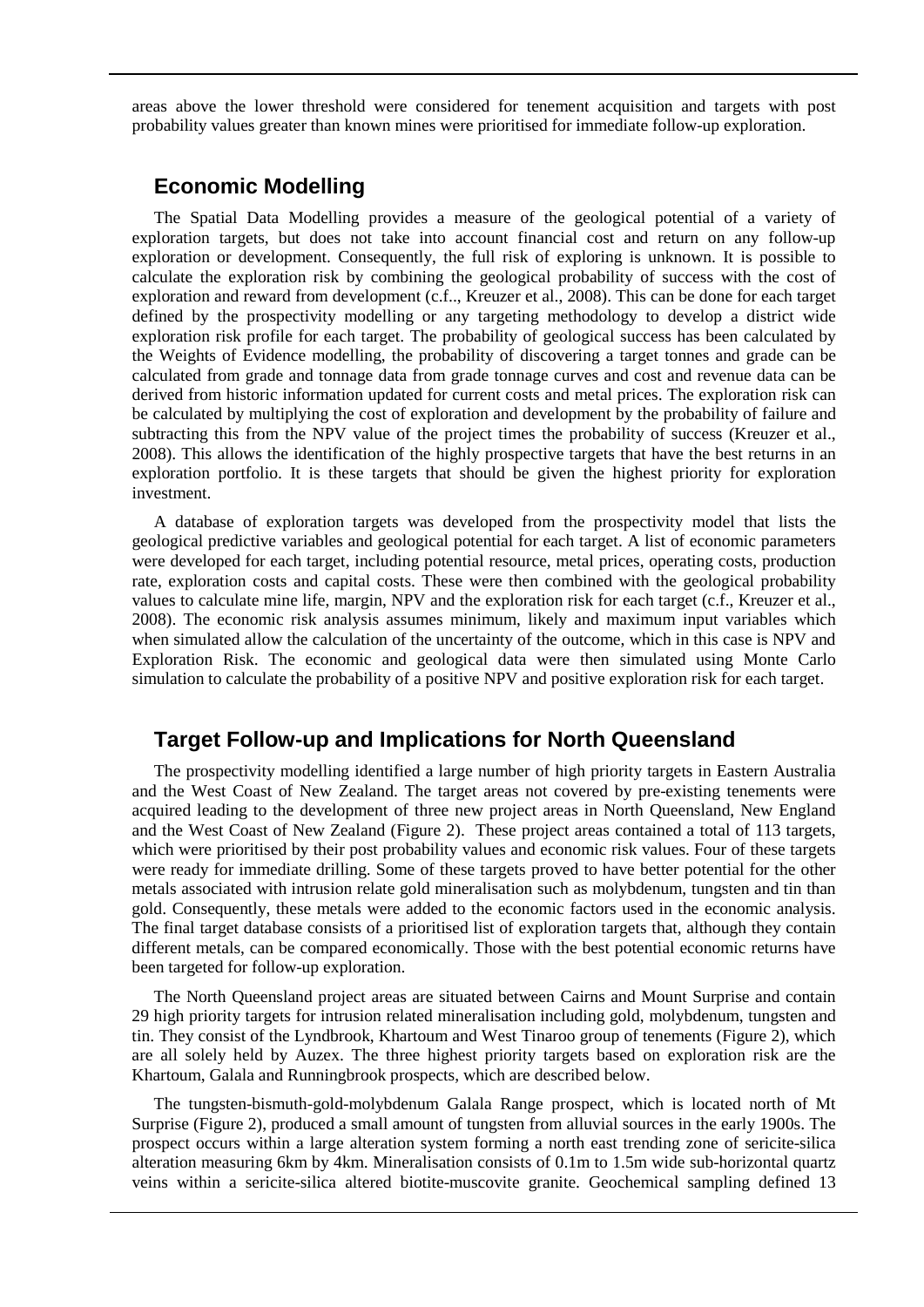separate combined soil and rock chip geochemical anomalies that have been targeted for drilling. Soil results from the prospect highlight the multi-element character of mineralisation at Galala, which has a central core of molybdenum mineralisation, surrounded by tungsten and an outer margin of gold. Drilling of the central molybdenum core returned significant molybdenum assays from a 600m by 400m area that suggest the potential for a sizeable molybdenum resource at shallow depth. Drilling of two of the gold soil anomalies intersected stacked narrow sub horizontal gold and tungsten bearing veins.

The Running Brook prospect is also located north of Mt Surprise (Figure 2), with initial soil sampling identifying anomalous gold and copper over a 1,000m by 300m area. Results from follow-up sampling confirm the prospectivity of the region with coherent gold and copper anomalies defined over 900m by 200m and 1,700m by 800m areas respectively. The anomalies overlap but are offset from each other. A series of costeans intersected wide zones of low grade gold mineralisation over 150m wide and up to 0.3  $g/t$  Au. Drilling that targeted the costean results returned similar results, with the grade of gold mineralisation increasing towards a granite contact. Gold mineralisation appears to be associated with minor quartz, bismuth, arsenopyrite and pyrite veins in weakly altered gneiss.

Khartoum was identified by the prospectivity modelling as highly prospective for tin and tungsten mineralisation and moderately prospective for gold mineralisation and is located approximately 100km south-west of Cairns (Figure 2). The geology of the Khartoum tenement is dominated by highly fractionated coarse-grained Late Carboniferous-Early Permian granites (the Elizabeth Creek Granite), containing over fifty tin, tungsten, molybdenum and gold occurrences. Historic production is estimated to be 15,000t tin. Outcropping tin mineralisation is associated with 107 greisen zones covering a combined area exceeding 50km<sup>2</sup>. Regional mapping and soil sampling initially identified a 9km by 3km zone of highly anomalous tin geochemistry with 15 key areas that have soil values up to 1.8% tin. The soil anomalies are derived from sub-horizontal and steeply dipping greisen zones that can be mapped over a 1km strike length. Channel Sampling gave very encouraging results with six of the ten greisens sampled averaging greater than 0.1% Sn. Follow-up scout drilling intersected wide intervals of tin mineralisation from surface to a depth of 132m, with grades between 0.13% and 0.26% tin. Narrow zones of higher grade tin were also intersected.

#### **Conclusions**

The lack of alteration, veining and sulphides makes detection by conventional prospecting for granite related mineral systems very difficult, and many explorers have walked over ore-bodies of this type and dismissed the host rocks as unprospective. Spatial Data Modelling techniques, where individual predictor maps of geology, geochemistry and geophysical data are combined into a single predictive map, are particularly useful when targeting this deposit type. Geological data have proved to be fundamental predictors of mineral occurrences in all predictive maps developed to date. An understanding of the structure and temporal development of the geology of an area is critical, especially at a prospect scale. The benefits of carrying out this type of analysis also include effective data compilation, QC of digital data, understanding of critical geological factors to be used in followup exploration, ranking of prospects, prioritising exploration, exploration budgeting and management, understanding of risk and cost reduction.

The prospectivity modelling successfully reduced the initial search to areas with similar combinations of geological, geophysical and geochemical predictive data. The targets could be quickly tested in the field and used to plan the acquisition of new exploration data. The modelling reduced the time taken to acquire tenements and identify drill targets, which has reduced risk and costs of investment. The Weights of Evidence technique is particularly useful for exploration, especially as it is possible to derive the data and weights that contribute to any target from the predictive map. This allows the exploration manager to identify those data that are the best predictors of mineralisation. More importantly it allows the identification of missing data in areas of lower probabilities that if collected could increase the prospectivity of the area. Not all historic exploration data were available in digital formats for the modelling and many areas lacked good geochemical coverage. However, the model highlighted significant areas of interest where all remaining historic data should now be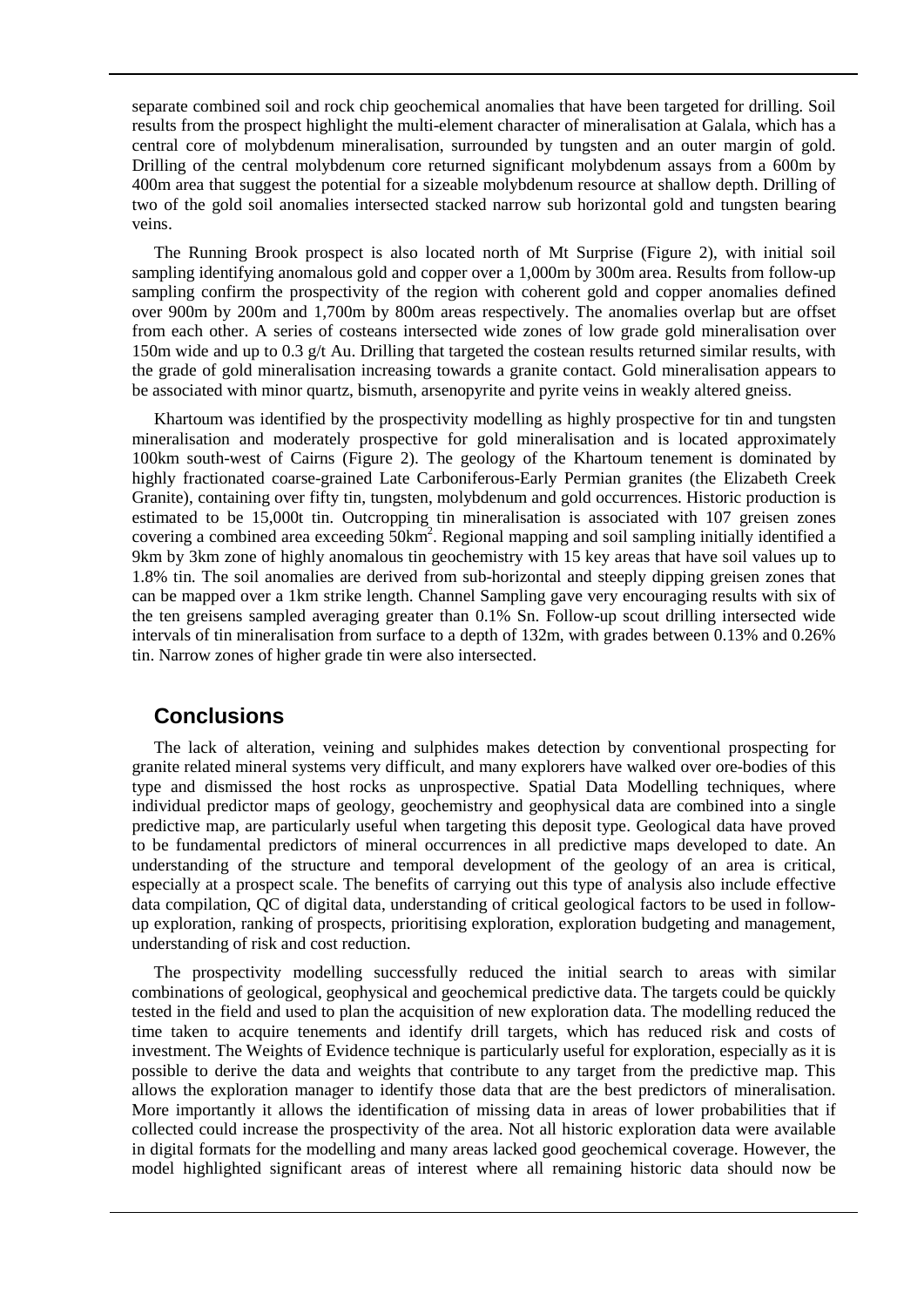compiled and new geochemical data collected in the field. The prospectivity model was also used to identify other gaps in the exploration database, for example detailed alteration and structural geological information. This analysis helped to develop focussed and appropriate exploration programs for specific area of interest.

The aim of using Spatial Data Modelling techniques was to shorten the exploration cycle and reduce the cost of assessment and future discovery. Work to date confirms that Spatial Modelling Techniques can help find new exploration targets in a part of the world that is considered to be a mature exploration area, confirming the prospectivity of North Queensland and that more investment in exploration is warranted in the region.

## **ACKNOWLEDGEMENTS**

Auzex Resources is thanked for allowing the results from their recent exploration to be used in this paper. All government agencies are acknowledged for their foresight to commit to new technologies and distribution of digital data to the exploration industry. Spatial Data Modelling techniques only work with good quality data.

## **References**

Baker, E.M., and Tullemans, F.J., 1990, Kidston Gold Deposit: In Geology of the Mineral Deposits of Australia and Papua New Guinea, Hughes F.E., ed, p. 1461-1465, The AusIMM, Australia.

Bonham-Carter, G. F., 1994, Geographic Information Systems for geoscientists - Modelling with GIS Elsevier Science, New York, 398 p.

Hronsky, J. M. A. and Groves, D. I., 2008, Science of targeting: definition, strategies, targeting and performance measurement, Australian Journal of Earth Sciences, 55:1, p. 3 – 12.

Henley, R.W., 1997, Risky business, The essential blending of financial and scientific skills in the modern resource sector: Proceedings of the 1997 New Zealand Minerals and Mining Conference, Crown Minerals, Ministry of Commerce, p. 29-33.

Kreuzer, O. P., Etheridge, M. A., Guj, P., Maureen E. McMahon, M. E. and Darren J. Holden, D. J, 2008, Linking Mineral Deposit Models to Quantitative Risk Analysis and Decision-Making in Exploration. Economic Geology, v. 103, pp. 829–850.

Lang, J. R., Baker, T., Hart, C. J. R., Mortensen, J. K., 2000, An exploration model for intrusionrelated gold systems. SEG Newsletter 40, p. 1-11.

Mustard, R., 2001, Granite-hosted Gold Mineralisation at Timbarra, northern New South Wales, Australia: Min. Dep. V. 36, p. 542-562.

Mustard, R., 2004, Textural, Mineralogical and Geochemical Variation in the Zoned Timbarra Tablelands Pluton, New South Wales: Aust. J. Earth Sci., v. 51, p. 385-405.

Partington, G. A., and Sale, M. J., 2004, Prospectivity mapping using GIS with publicly available earth science data - a new targeting tool being successfully used for exploration in New Zealand: Australasian Institute of Mining and Metallurgy, Pacrim 2004 Congress Volume, Adelaide, p. 239- 250.

Sawatzky, D.L., Raines, G.L. , Bonham-Carter, G.F., and Looney, C.G., 2008, Spatial Data Modeller (SDM): ArcMAP 9.2 geoprocessing tools for spatial data modelling using weights of evidence, logistic regression, fuzzy logic and neural networks. [\(http://arcscripts.esri.com/details.asp?dbid=15341\)](http://arcscripts.esri.com/details.asp?dbid=15341).

Thompson, J. F. H., Sillitoe, R. H., Baker, T., Lang, J. R., and Mortensen, J. K., 1999, Intrusionrelated gold deposits associated with tungsten-tin provinces: Mineralium Deposita, v. 34, p. 323-334.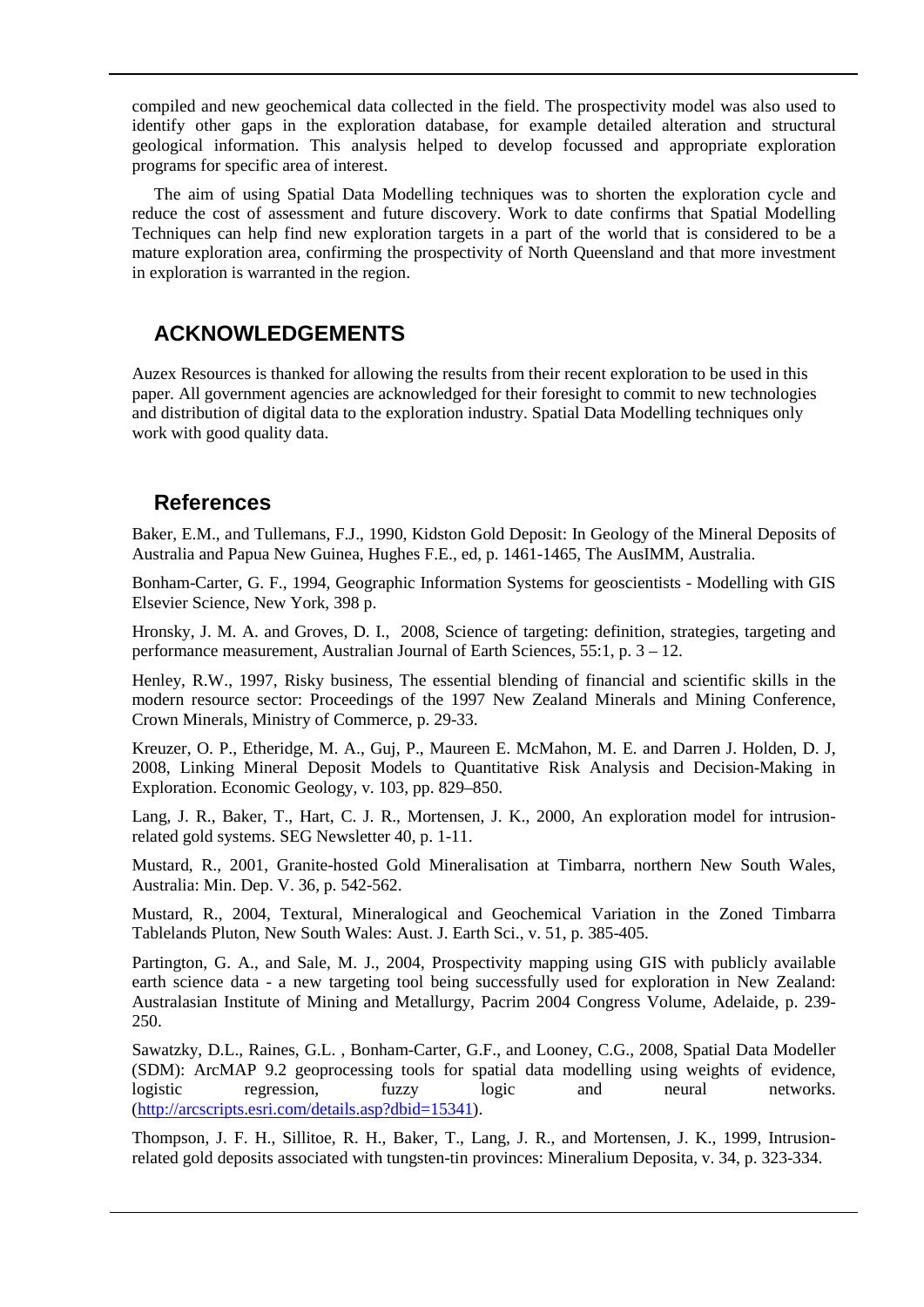| Map                                       | Contrast | StudentC |
|-------------------------------------------|----------|----------|
| Density of Bi mineral occurrences         | 5.7100   | 23.5402  |
| Density of Mo mineral occurrences         | 5.4795   | 22.7676  |
| Catchments with 10x anomalous Au          | 2.6423   | 5.6244   |
| Catchments with anomalous $U > 14$<br>ppm | 2.5832   | 9.1171   |
| Catchments with anomalous $W > 11$<br>ppm | 0.4830   | 1.8075   |
| Cu in granites $<$ 58 ppm                 | 1.7493   | 3.7046   |
| Radiogenic content of granites $> 5$      | 3.0114   | 6.9412   |
| East faults buffered to 2,800m            | 1.9285   | 7.6805   |
| Presence of I-type granites               | 9.8810   | 0.9880   |
| Presence of leucogranite or adamellite    | 12.6997  | 1.2666   |
| Mid range magnetic signature.             | 3.8650   | 12.5000  |

Table 1 Predictive derivative data maps used in the regional scale prospectivity model.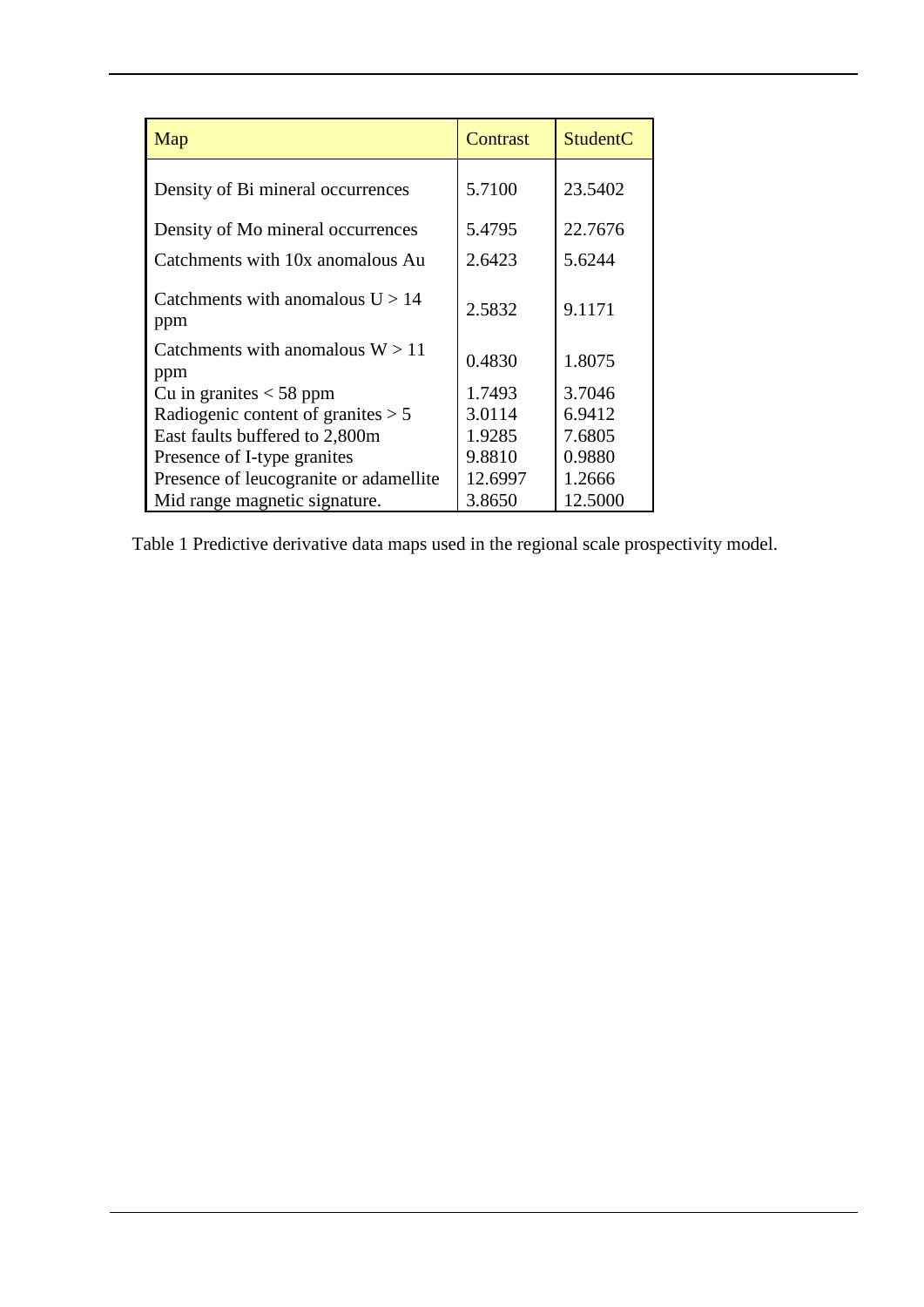

Geological Model for Intrusion-Related Gold Systems (IRGS).

Figure 1 Modified granite related mineral occurrence model, showing granite related mineral targets in relation to depth of formation.